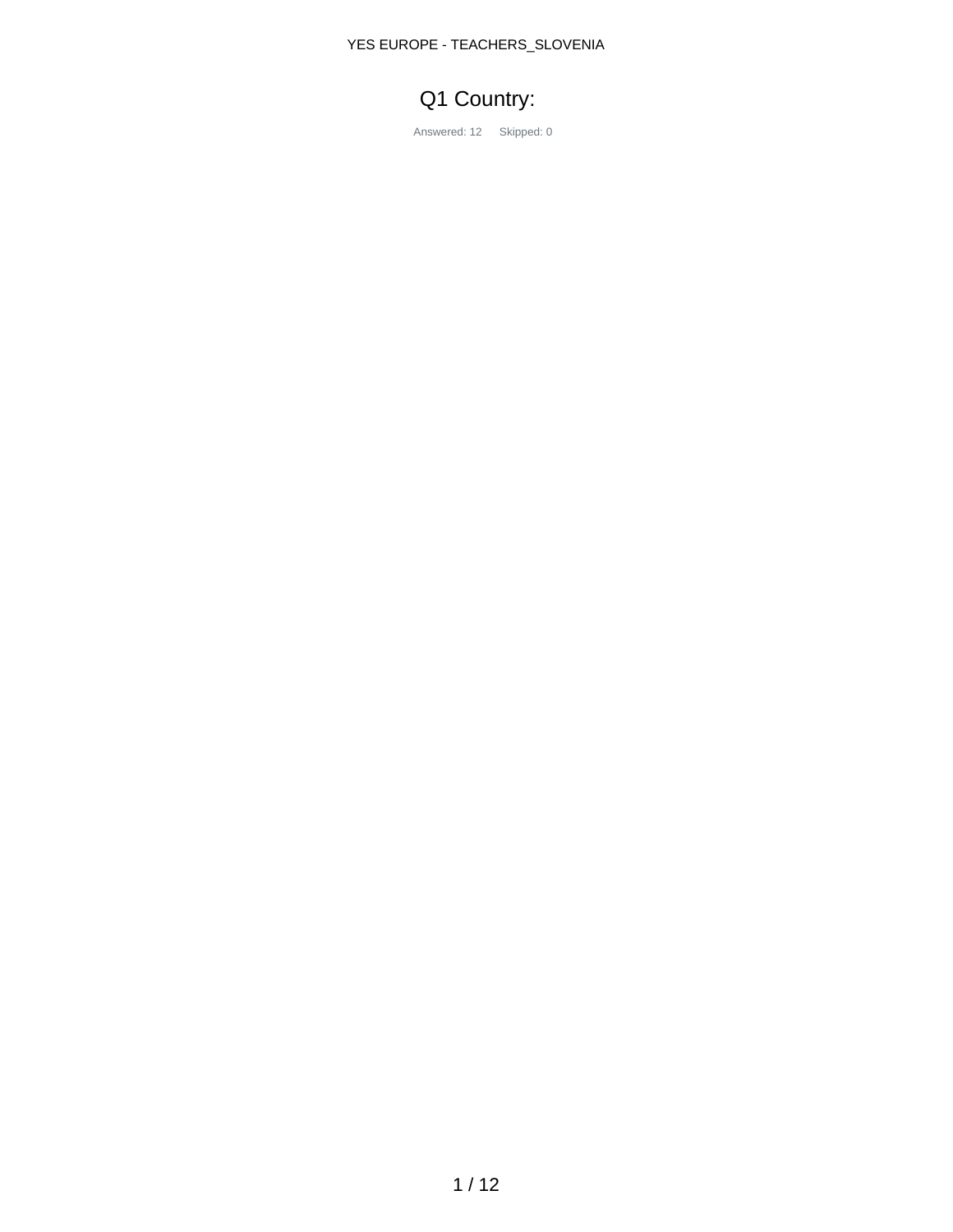## Q2 My ability to communicate in an international environment has improved/strengthend



| <b>ANSWER CHOICES</b>        | <b>RESPONSES</b> |   |
|------------------------------|------------------|---|
| Strongly disagree            | 0.00%            | 0 |
| <b>Disagree</b>              | 8.33%            |   |
| Agree                        | 33.33%           | 4 |
| Strongly agree               | 58.33%           |   |
| <b>Total Respondents: 12</b> |                  |   |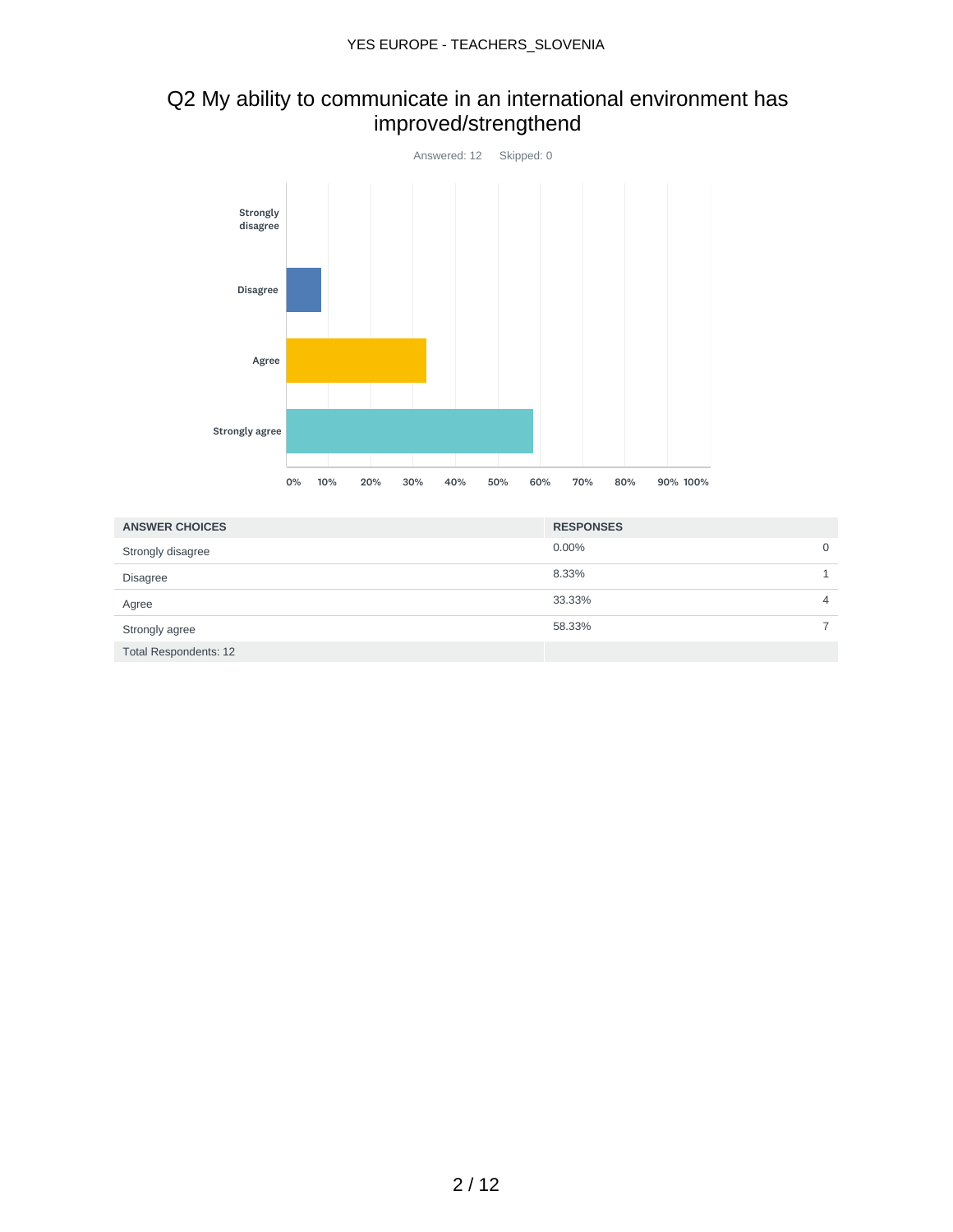## Q3 My knowledge of the Erasmus + Programme is better now after I have completed a mobility meeting?



| <b>ANSWER CHOICES</b>        | <b>RESPONSES</b> |          |
|------------------------------|------------------|----------|
| Strongly disagree            | 0.00%            | 0        |
| <b>Disagree</b>              | 16.67%           | $\Omega$ |
| Agree                        | 8.33%            |          |
| Strongly agree               | 75.00%           | 9        |
| <b>Total Respondents: 12</b> |                  |          |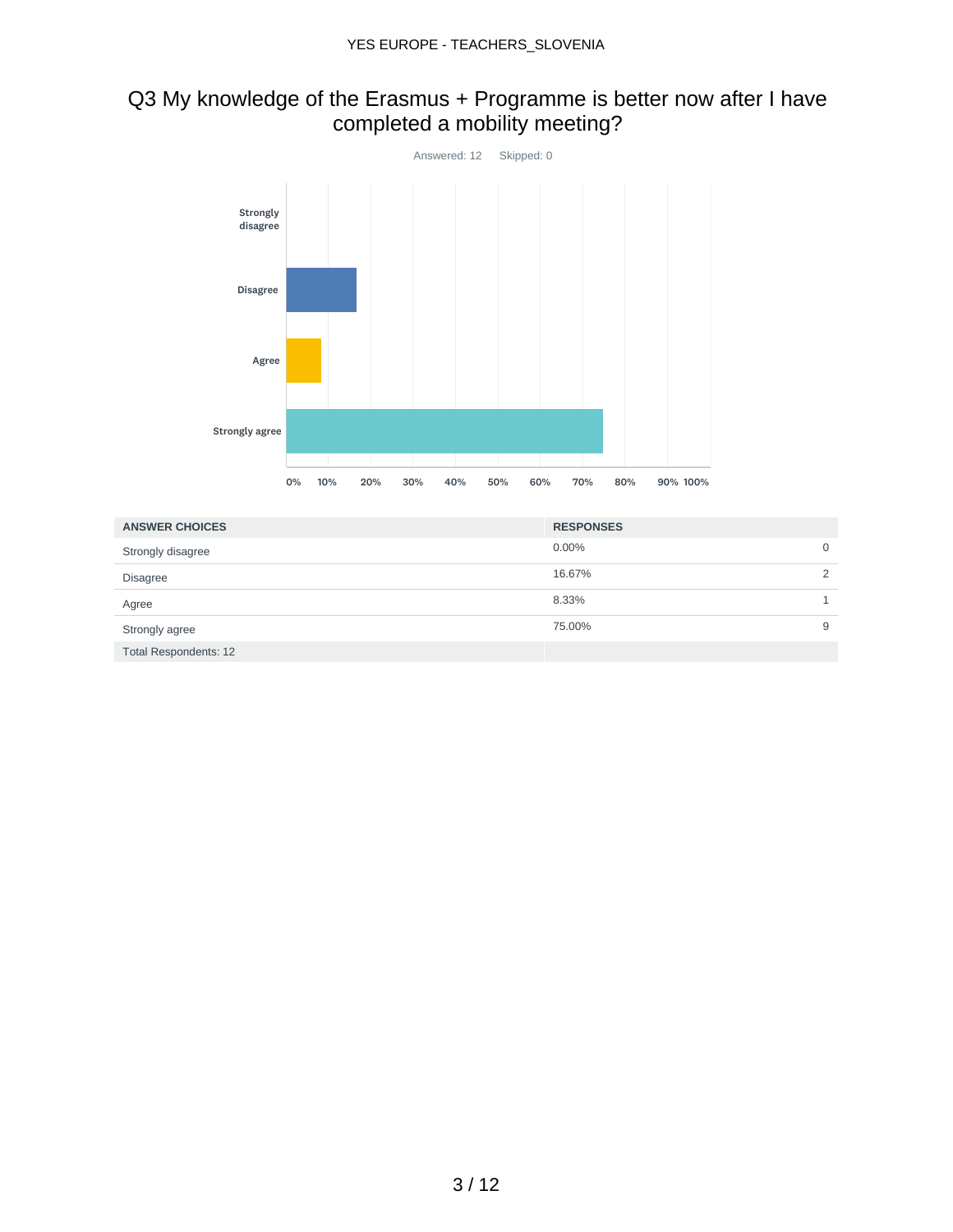#### Q4 I have Increase my skills of English Language because of the YES Europe project mobility action



| <b>ANSWER CHOICES</b> | <b>RESPONSES</b> |   |
|-----------------------|------------------|---|
| Strongly disagree     | 0.00%            | 0 |
| <b>Disagree</b>       | 25.00%           | 3 |
| Agree                 | 33.33%           | 4 |
| Strongly agree        | 41.67%           | 5 |
| Total Respondents: 12 |                  |   |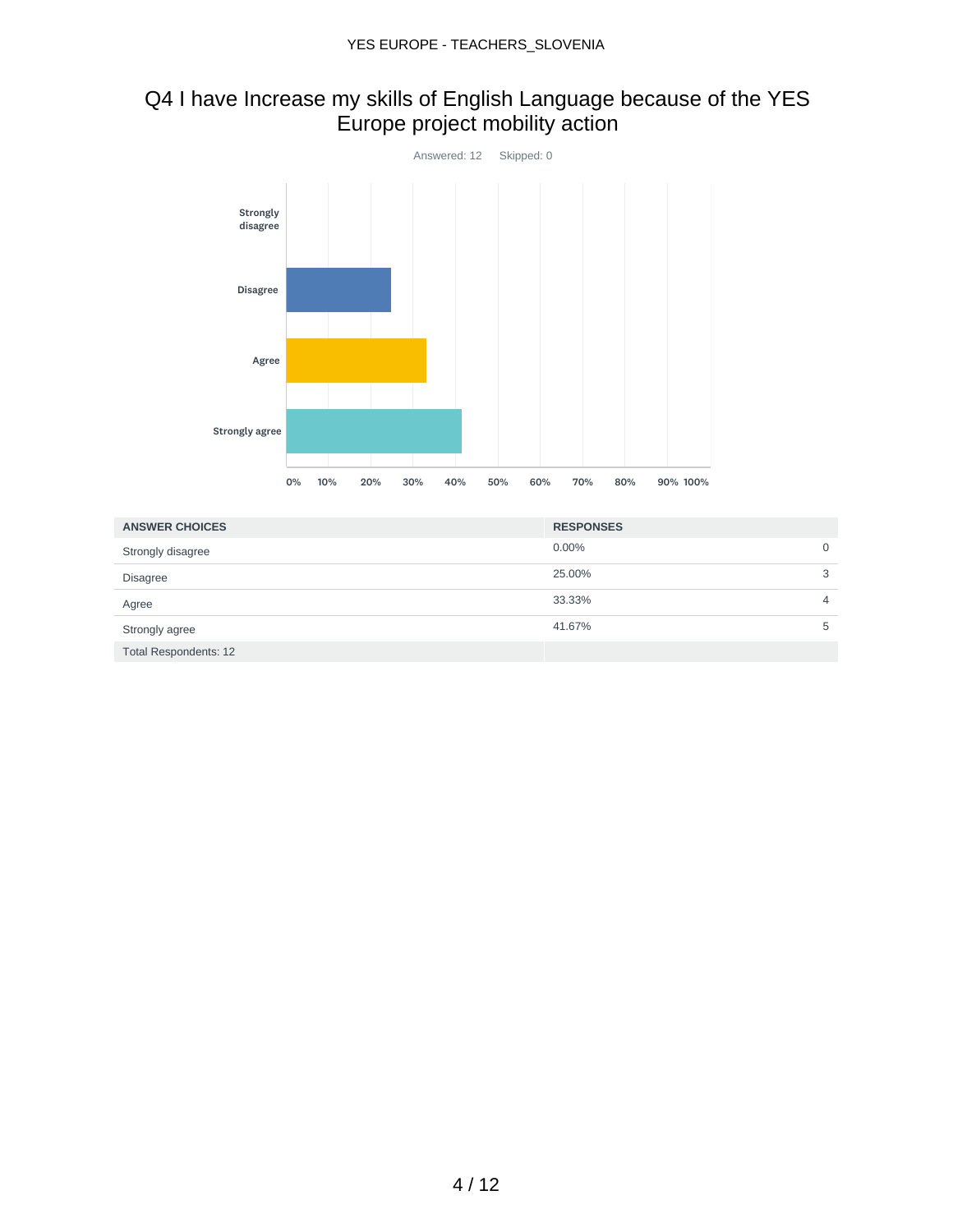### Q5 I have increase my understanding of other cultures because of the YES Europe project mobility action



| <b>ANSWER CHOICES</b> | <b>RESPONSES</b> |               |
|-----------------------|------------------|---------------|
| Strongly disagree     | 0.00%            | 0             |
| <b>Disagree</b>       | 16.67%           | $\mathcal{D}$ |
| Agree                 | 33.33%           | 4             |
| Strongly agree        | 50.00%           | 6             |
| Total Respondents: 12 |                  |               |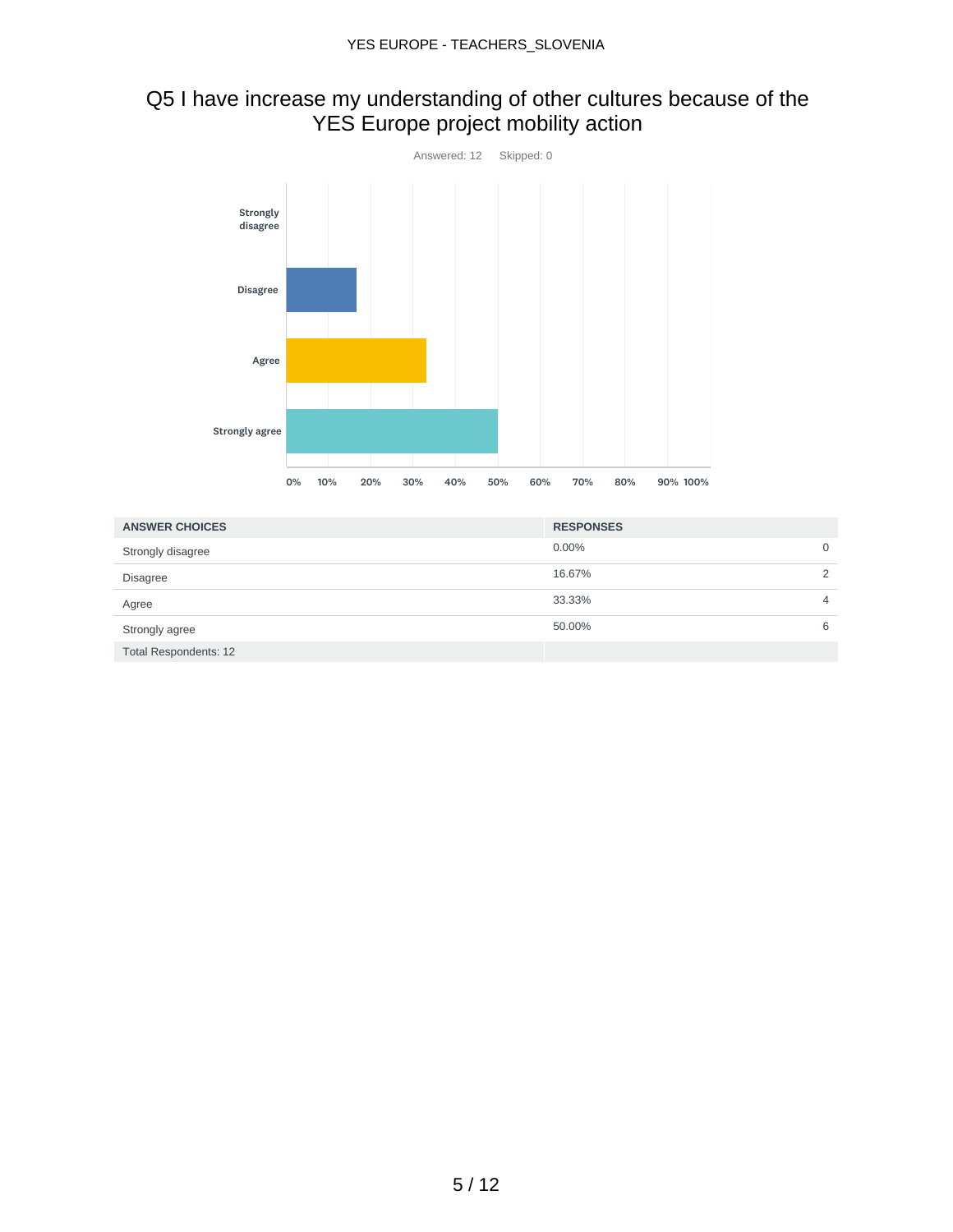#### Q6 I have increase my awearness of working conditions in Europe because of the YES Europe project mobility action



| <b>ANSWER CHOICES</b> | <b>RESPONSES</b> |   |
|-----------------------|------------------|---|
| Strongly disagree     | 0.00%            | 0 |
| <b>Disagree</b>       | 0.00%            | 0 |
| Agree                 | 50.00%           | 6 |
| Strongly agree        | 50.00%           | 6 |
| Total Respondents: 12 |                  |   |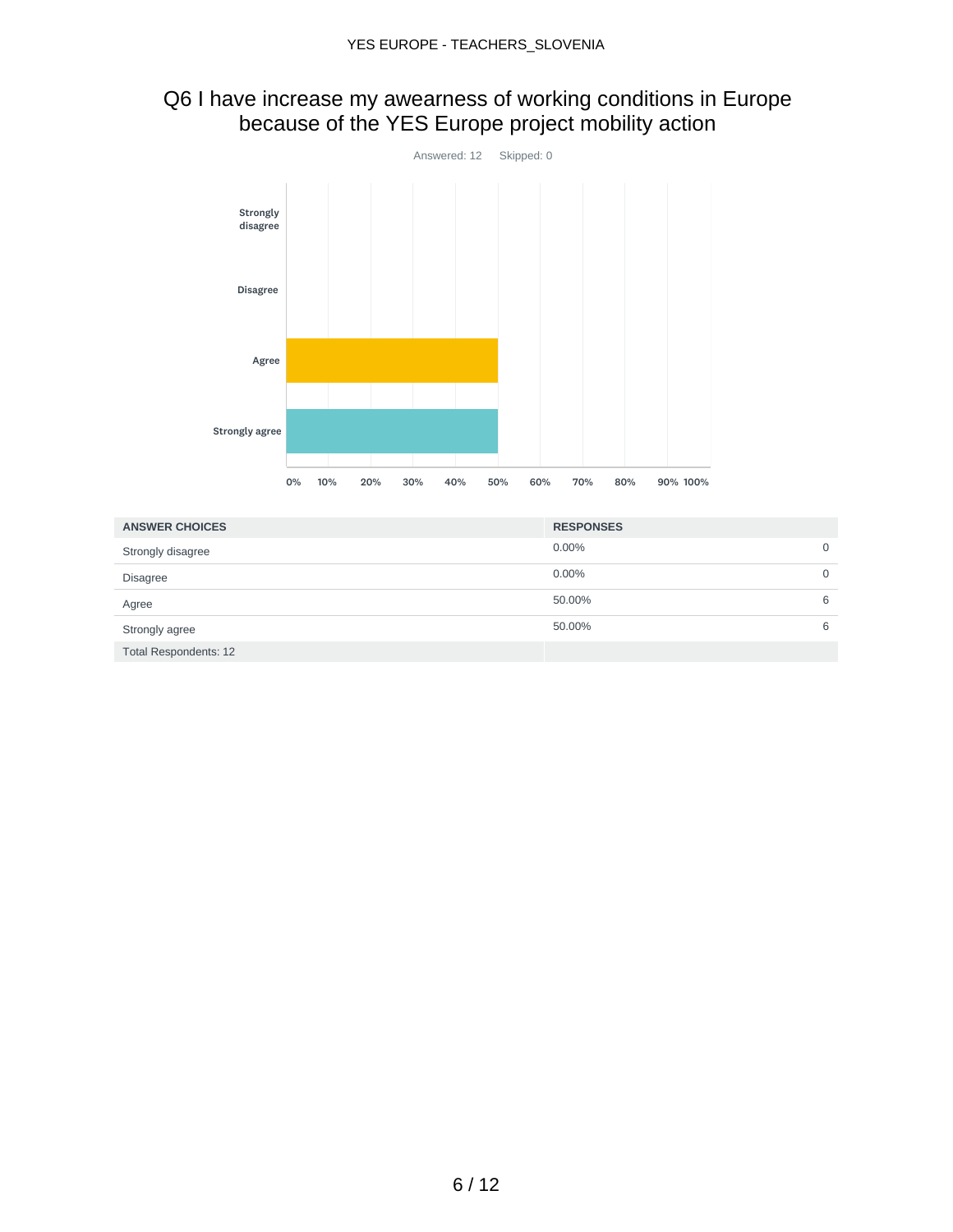### Q7 I have increase my social skills because of the YES Europe project mobility action



| <b>ANSWER CHOICES</b>        | <b>RESPONSES</b> |   |
|------------------------------|------------------|---|
| Strongly disagree            | 0.00%            | O |
| <b>Disagree</b>              | 0.00%            |   |
| Agree                        | 50.00%           | 6 |
| Strongly agree               | 50.00%           | 6 |
| <b>Total Respondents: 12</b> |                  |   |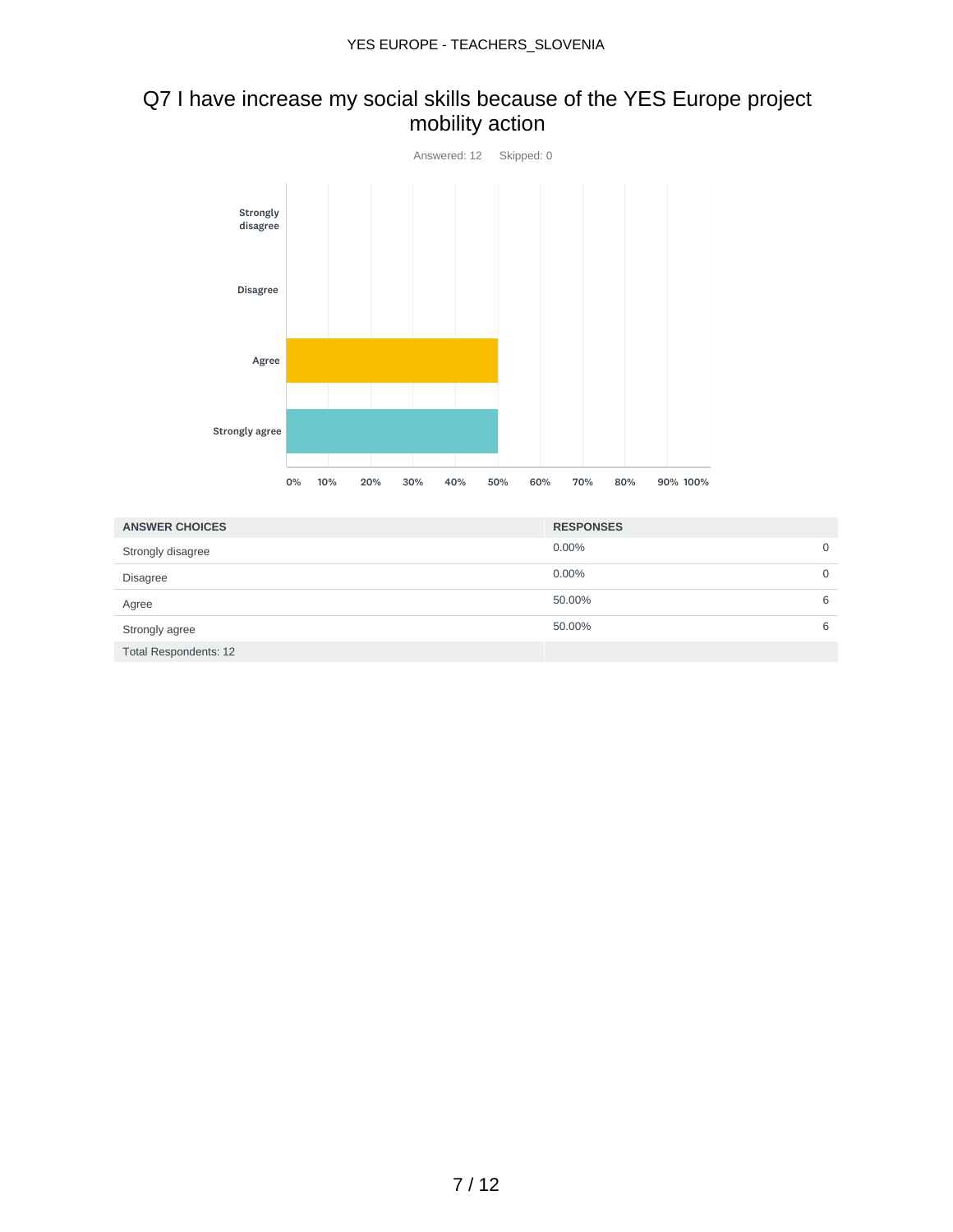### Q8 I have increase my ICT skills because of the YES Europe project mobility action



| <b>ANSWER CHOICES</b> | <b>RESPONSES</b> |          |
|-----------------------|------------------|----------|
| Strongly disagree     | 8.33%            |          |
| <b>Disagree</b>       | 16.67%           | $\Omega$ |
| Agree                 | 58.33%           |          |
| Strongly agree        | 16.67%           | $\Omega$ |
| Total Respondents: 12 |                  |          |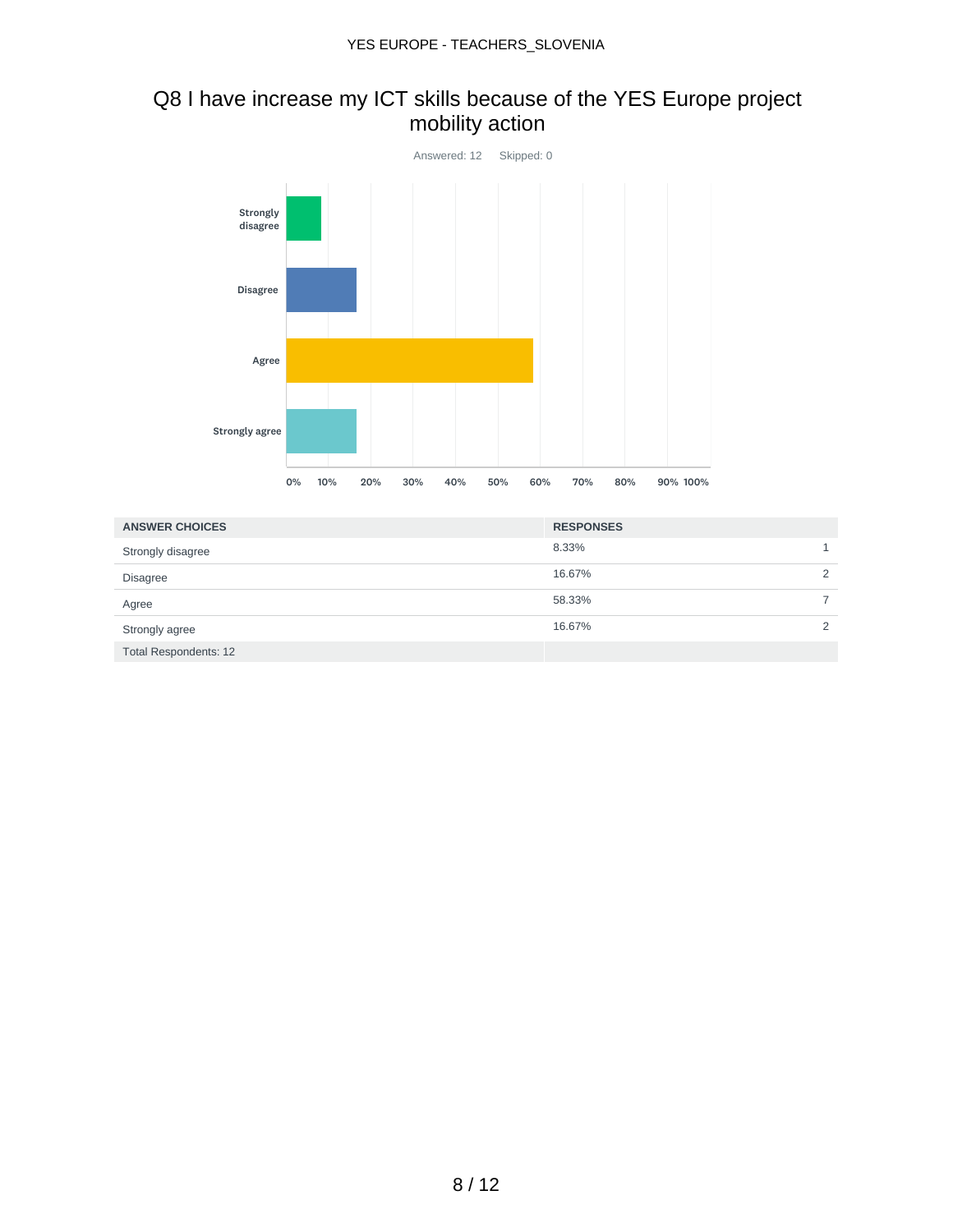#### Q9 I have increase my multi-cultural team work/management skills because of the YES Europe project mobility action



| <b>ANSWER CHOICES</b> | <b>RESPONSES</b> |   |
|-----------------------|------------------|---|
| Strongly disagree     | 0.00%            | 0 |
| <b>Disagree</b>       | 0.00%            | 0 |
| Agree                 | 58.33%           |   |
| Strongly agree        | 41.67%           | 5 |
| Total Respondents: 12 |                  |   |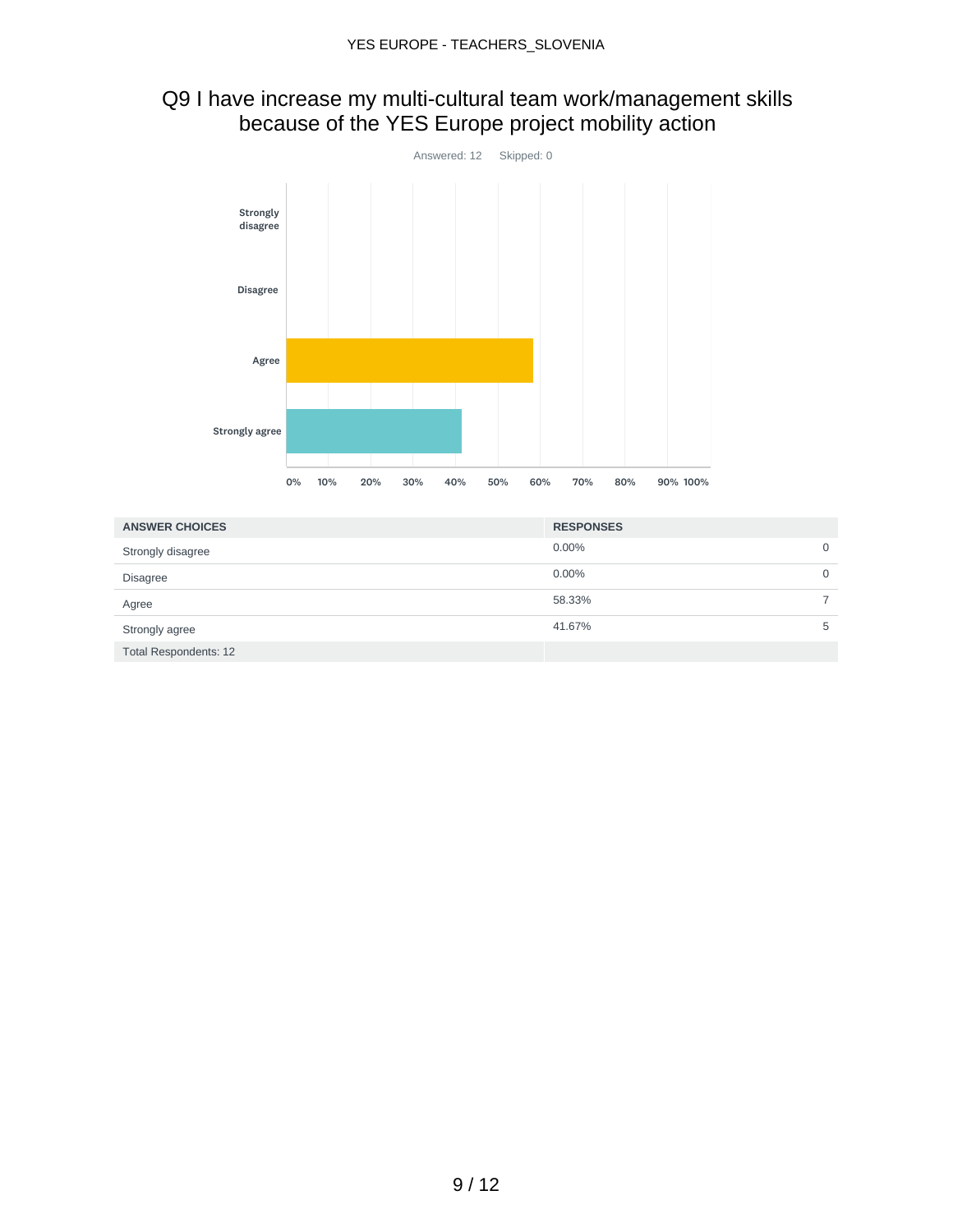### Q10 I have increase my methodological teaching skills because of the YES Europe project mobility action



| <b>ANSWER CHOICES</b> | <b>RESPONSES</b> |               |
|-----------------------|------------------|---------------|
| Strongly disagree     | 0.00%            | 0             |
| <b>Disagree</b>       | 16.67%           | $\mathcal{D}$ |
| Agree                 | 41.67%           | 5             |
| Strongly agree        | 41.67%           | 5             |
| Total Respondents: 12 |                  |               |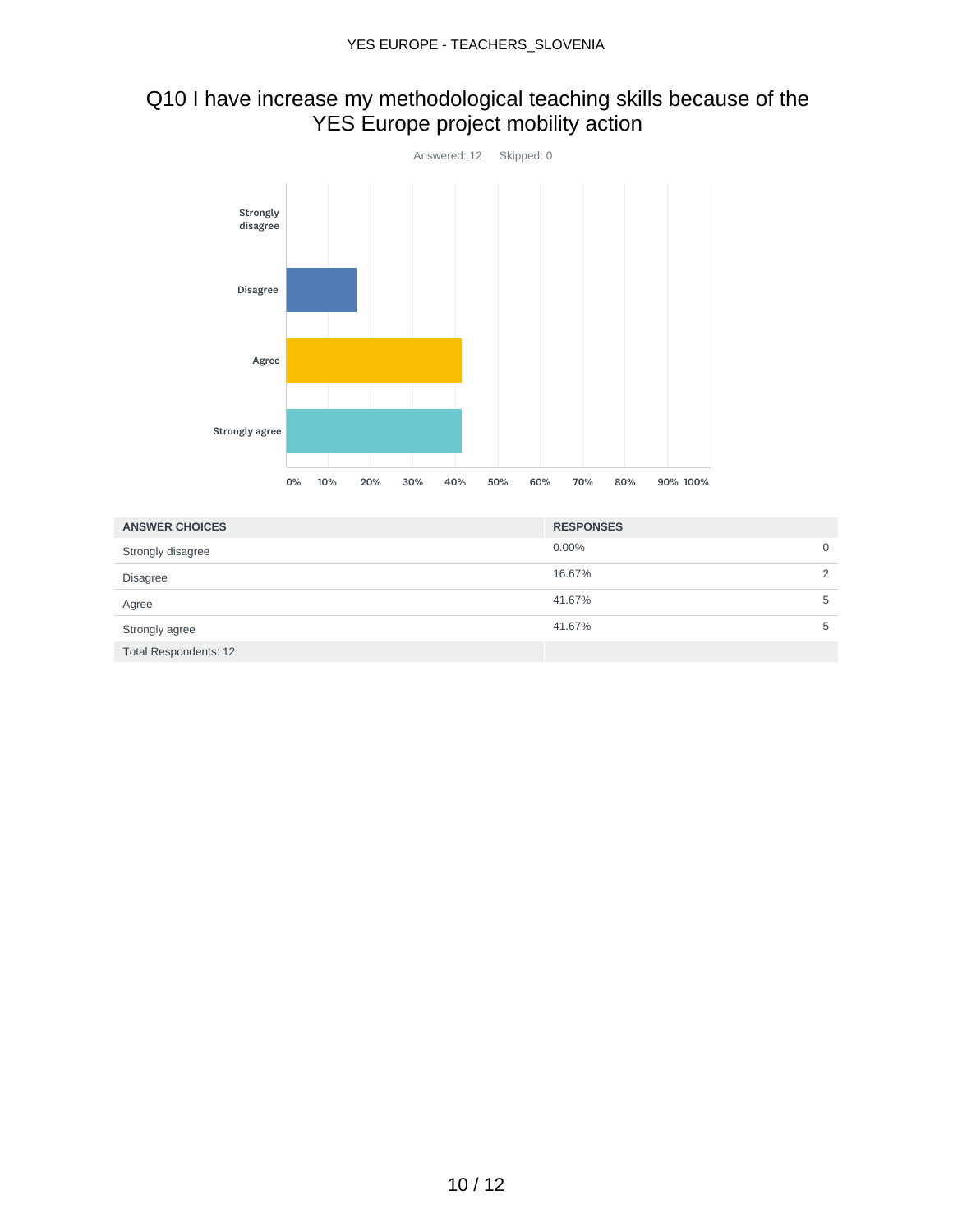# Q11 For me, it was very important..

Answered: 10 Skipped: 2